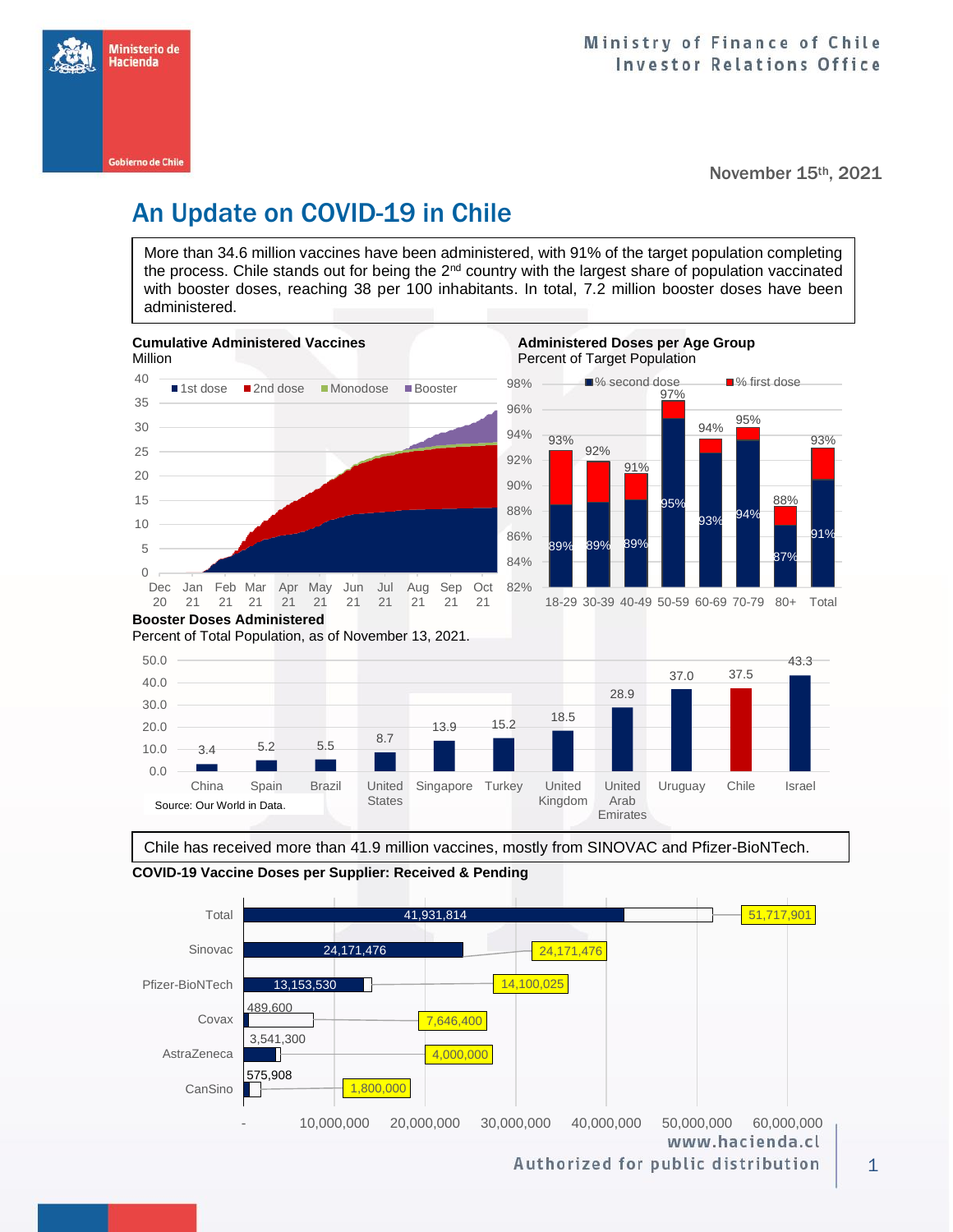## Ministry of Finance of Chile **Investor Relations Office**

November 15th, 2021

Cases have slightly increased from last month's record lowest, while PCR test positivity rate has also increased but holding at moderate levels.

Ministerio de Hacienda

**Gobierno de Chile** 

People (thousands), Data through November 14<sup>th</sup>.



## **COVID-19 Cases in Chile PCR Test Positivity Rate PCR Test Positivity Rate**

. Data through November 14<sup>th</sup>.



From the first of October, the curfew and the quarantine phase no longer apply to the entire national territory. On the other hand, due to the increase in COVID cases, a 34% is in Paso 4 (Step 4).



**Share of Population per Phase Nationwide Mobility**